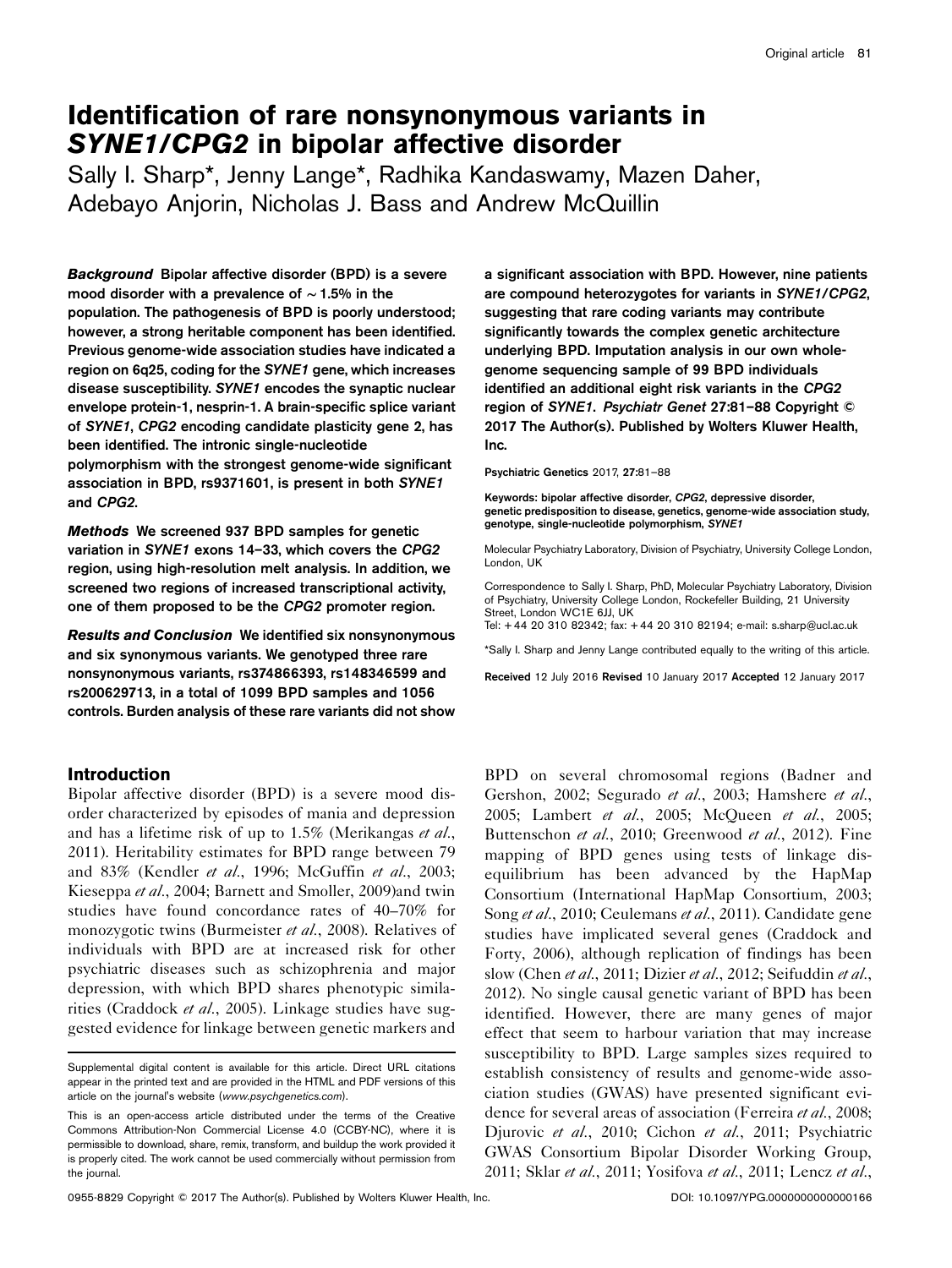[2013; Seifuddin](#page-6-0) et al., 2013; [Gonzalez](#page-5-0) et al., 2014; [Muhleisen](#page-6-0) et al.[, 2014](#page-7-0); Xu et al., 2014). There is replicated evidence for a genome-wide significant association in the ankyrin-3 (or ankyrin-G), ANK3 and the voltage-dependent L-type calcium channel α1C subunit, CACNA1C, genes in BPD ([Schulze](#page-6-0) et al., 2009; [Scott](#page-6-0) et al., [2009;](#page-6-0) Smith et al.[, 2009](#page-6-0); Lett et al.[, 2011; Takata](#page-6-0) et al., [2011;](#page-6-0) Tesli et al.[, 2011](#page-6-0); [Dedman](#page-5-0) et al., 2012; [Gonzalez](#page-5-0) et al.[, 2013;](#page-5-0) [Zhang](#page-7-0) et al., 2013; Green et al.[, 2013b; Erk](#page-5-0) et al.[, 2014; Fiorentino](#page-5-0) et al., 2014).

Linkage analysis identified an association in the chromosome 6q25 region with susceptibility to schizophrenia in a small study [\(Lindholm](#page-6-0) et al., 2001) and autism [\(Philippe](#page-6-0) et al., 1999). One of the genes in this locus is SYNE1, encoding synaptic nuclear envelope protein-1 (also known as enaptin or nesprin-1). The  $SYNE1$  singlenucleotide polymorphism (SNP) rs9371601, located in intron 16, passed the genome-wide significance threshold  $(P<5.0\times10^{-8})$  in large BPD GWAS ([Ferreira](#page-5-0) et al., [2008;](#page-5-0) Sklar et al.[, 2011\)](#page-6-0), followed by later replications [\(Psychiatric GWAS Consortium Bipolar Disorder](#page-6-0) [Working Group, 2011;](#page-6-0) Green et al.[, 2013a;](#page-5-0) Xu et al.[, 2014](#page-7-0)). However, this SNP has subsequently been shown to be only nominally significantly associated with BPD at  $P = 2.72 \times 10^{-4}$  in the largest GWAS to date of 9784 BPD patients and 30 471 controls (Hou et al.[, 2016](#page-5-0)). Nesprin-1 has been suggested to play several roles in cytoplasmic nuclear positioning, inner nuclear envelop function and Golgi structure maintenance (Gough et al.[, 2003](#page-5-0)). Nesprin-1 is an exceptionally large spectrin family member and is expressed in a range of tissues, including the central nervous system. Expression of nesprin-1 is greatest in the cell bodies of Purkinje cells and in olivary body neurons of the lower brainstem. Mutations in SYNE1 lead to rare Mendelian phenotypes such as autosomal recessive arthrogryposis and autosomal reces-sive cerebellar ataxia 1 or ARCA1 [\(Dupre](#page-5-0) et al., 1993; [Gros-Louis](#page-5-0) et al., 2007; Attali et al.[, 2009\)](#page-5-0). Furthermore, SNPs in SYNE1 have previously been noted in a metaanalysis of genome-wide association data of BPD and major depressive disorder (Liu et al.[, 2011](#page-6-0)).

Like *SYNE1*, the *ANK3* gene has been repeatedly implicated by GWAS to specifically increase suscept-ibility to BPD [\(Ferreira](#page-5-0) et al., 2008; Sklar et al.[, 2011](#page-6-0); [Shinozaki and Potash, 2014](#page-6-0)). Among a list of 180 genes, both SYNE1 and ANK3 were implicated in central nervous system development, neural projections, synaptic transmission, various cytoplasmic organelles and cellular processes and contributed towards 20–30% of the genetic load across six major neuropsychiatric disorders-attention deficit hyperactivity disorder, anxiety disorders, autistic spectrum disorders, BPD, major depressive disorder and schizophrenia ([Cross-Disorder Group of the Psychiatric](#page-5-0) [Genomics Consortium, 2013;](#page-5-0) [Lotan](#page-6-0) et al., 2014). Both the ankyrin-G and nesprin-1 proteins contain a highly conserved spectrin-binding domain, which is suggested to link proteins to the spectrin actin cytoskeleton. Nesprin-1 has been implicated to play a role in the function of ankyrin-G [\(Devarajan](#page-5-0) et al., 1996; Yang et al.[, 2007](#page-7-0)). However, no evidence for ankyrin-G and nesprin-1 protein interaction has been shown to date.

The top GWAS SYNE1 SNP, rs9371601, was not found to be associated with structural brain alterations in BPD (Tesli et al.[, 2013](#page-7-0)). The strongest nonsynonymous SNP in SYNE1, rs214976, associated with BPD is also present in the candidate plasticity gene 2, CPG2, a brain-specific splice variant of exons 16 to 33 of SYNE1, which was first characterized in the rat ([Cottrell](#page-5-0) et al., 2004). CPG2 encodes a protein present exclusively in the postsynaptic endocytotic zone of excitatory synapses and is upregulated by kainite-induced seizures in rat hippocampus dentate gyrus ([Nedivi](#page-6-0) et al., 1993, 1996; [Cottrell](#page-5-0) et al., [2004\)](#page-5-0). In this paper, we present data from an SYNE1/ CPG2 gene scan in BPD.

Here, we have screened SYNE1 exons 14–33 for variants in BPD samples using high-resolution melt (HRM) analysis, a PCR-based method for identifying DNA sequence variations by detecting changes in the melting of DNA duplexes. Human CPG2/SYNE1 cDNA sequence alignments with the human genome include an additional two  $SYNE1$  exons (14 and 15), which were screened. In addition, the putative promoter region of  $CPG2$  in intron 14 of  $SYNE1$  and a potentially retained CPG2 intron corresponding to SYNE1 intron 33 ([Cottrell](#page-5-0) et al.[, 2004](#page-5-0)) were also screened for polymorphisms. Nonsynonymous variants were subsequently genotyped in the University College London (UCL) BPD case–control sample.

# Methods

## University College London clinical sampling

The UCL BPD cohort consists of 1099 individuals. These were sampled in two cohorts. The first cohort (UCL1) comprised 506 bipolar I cases [\(Ferreira](#page-5-0) et al., [2008;](#page-5-0) Sklar et al.[, 2011\)](#page-6-0), whereas the second cohort (UCL2) comprised 409 bipolar I (69%) and 184 bipolar II cases ([Dedman](#page-5-0) et al., 2012). Among the UCL1 BPD cases were 143 with comorbid alcohol-dependence syndrome according to Research Diagnostic Criteria (RDC) [\(Lydall](#page-6-0) et al.[, 2011](#page-6-0)). All UCL bipolar cases were interviewed by a psychiatrist using the lifetime version of the Schedule for Affective Disorders and Schizophrenia schedule [\(Spitzer](#page-6-0) [and Endicott, 1977](#page-6-0)), rated with the 90-item Operational Criteria Checklist ([McGuffin](#page-6-0) et al., 1991) and fulfilled diagnostic criteria for bipolar disorder according to RDC [\(Spitzer](#page-6-0) et al., 1978). The sample of 1056 normal controls comprised 672 screened controls who were interviewed with the initial clinical screening questions of the Schedule for Affective Disorders and Schizophrenia-Lifetime Version and selected on the basis of not having a family history of schizophrenia, alcohol dependence or BPD, for having no past or present personal history of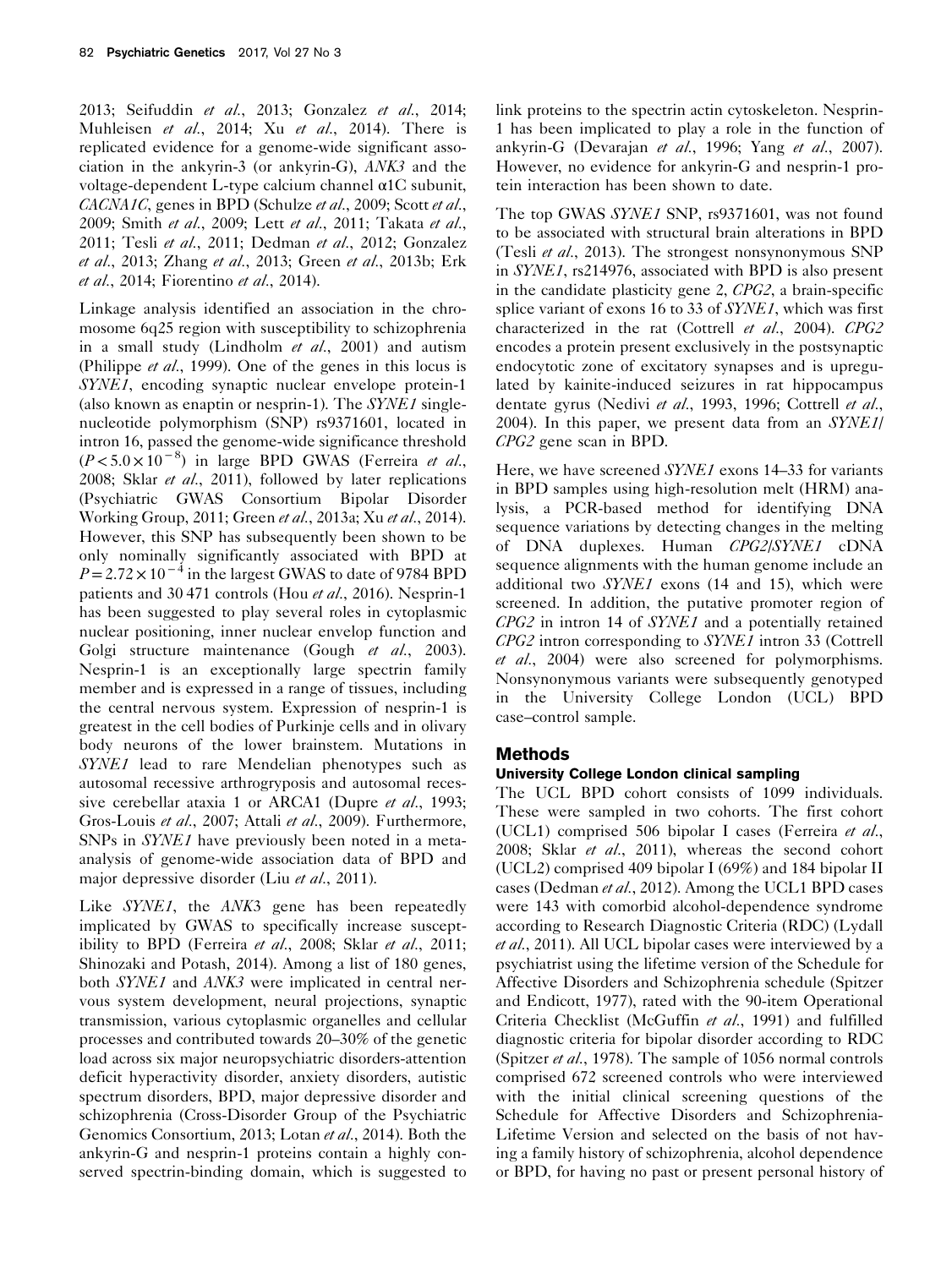any RDC-defined mental disorder and were not heavy drinkers, in addition to 384 unscreened British normal volunteers provided by European Collection of Animal Cell Cultures. All cases and controls were selected to be of UK or Irish ancestry as described previously ([Datta](#page-5-0) et al.[, 2010](#page-5-0)). UK National Health Service multicentre and local research ethics approvals were obtained and signed informed consent was provided by all participants. Genomic DNA was obtained from frozen whole-blood samples for cases and controls in UCL1 and from saliva samples for the cases in UCL2. DNA was extracted for all samples using methods that we have published previously (Pereira et al.[, 2011\)](#page-6-0) and quantified with PicoGreen (Invitrogen, Paisley, UK) by fluorimetry.

## High-resolution melt curve screening

A total of 937 BPD samples from UCL1 and UCL2 cohorts were scanned using HRM. Primers to amplify exons 14–33 within SYNE1, as well as for the putative CPG2 promoter region on SYNE1 intron 33 and a region of increased transcriptional activity on SYNE1 intron 14 can be found in Supplementary eTable 1 (Supplemental digital content 1, <http://links.lww.com/PG/A178>). Mutation screening was performed using Sensixmix HRM reagents (Bioline, London, UK), Accumelt HRM SuperMix (Quanta Biosciences, Gaithersburg, Maryland, USA) and Lightscanner Master Mix (BioFire Diagnostics Inc., Salt Lake City, Utah, USA) with the Roche LightCycler 480 (Roche, Burgess Hill, UK). Optimal HRM amplification conditions for each primer pair can be found in Supplementary eTable 1 (Supplemental digital content 1, <http://links.lww.com/PG/A178>).

#### **Sequencing**

Samples that showed altered or shifted HRM melt curve profiles were selected for sequencing. Sequencing was performed using the Big Dye terminator v3.1 Cycle Sequencing kit (Applied Biosystems, Warrington, UK) on an ABI 3730xl DNA Analyser (Applied Biosystems) and analysed using the Staden Package [\(Staden, 1996](#page-6-0)).

## Genotyping and association analysis

To determine whether potentially aetiological nonsynonymous variants in SYNE1 increase susceptibility to BPD, fluorescent allele-specific PCR (KASPar) (LGC Genomics, Hoddesdon, UK) genotyping assays were designed. The three SYNE1 variants identified by HRM, rs374866393, rs148346599 and rs200629713, were KASPar genotyped on a LightCycler 480 RealTime PCR System (Roche) in all 1099 UCL1 and UCL2 BPD and control samples. Quality control to confirm the reproducibility of genotypes was performed as described pre-viously [\(Dedman](#page-5-0) et al., 2012). All these data were analysed to confirm Hardy–Weinberg equilibrium. Genotypic and allelic associations as well as burden analysis for rare single-nucleotide variants were determined using Fisher's exact tests. Significance values shown for all analyses are uncorrected for multiple testing and a cutoff significance value of  $P$  less than 0.05 was used.

### Data analysis

Bioinformatic analysis to predict the effect of nonsynonymous variants on the function of SYNE1 and the proposed CPG2 region was carried out using the UCSC genome browser (<http://genome.ucsc.edu>), Polyphen-2 ([http://](http://genetics.bwh.harvard.edu/pph2/index.shtml) [genetics.bwh.harvard.edu/pph2/index.shtml](http://genetics.bwh.harvard.edu/pph2/index.shtml)) [\(Adzhubei](#page-5-0) et al., [2010](#page-5-0)) and SIFT BLink ([http://sift.jcvi.org/www/SIFT\\_](http://sift.jcvi.org/www/SIFT_BLink_submit.html) [BLink\\_submit.html](http://sift.jcvi.org/www/SIFT_BLink_submit.html)) (Kumar et al.[, 2009\)](#page-6-0). The protein reference for SIFT used was gi:220675590. The effect of a synonymous mutation on the exon was predicted using Genscript Rare Codon Analysis ([http://www.genscript.com/](http://www.genscript.com/cgi-bin/tools/rare_codon_analysis) [cgi-bin/tools/rare\\_codon\\_analysis](http://www.genscript.com/cgi-bin/tools/rare_codon_analysis)). The codon adaptation index is a measure of synonymous codon usage bias where higher values indicate a higher proportion of the most abundant codons and possibly a higher chance of expres-sion [\(Sharp and Li, 1987](#page-6-0)). Project Hope ([http://www.cmbi.](http://www.cmbi.ru.nl/hope/input)  $ru.nllhope|input)$  was accessed to analyse the protein structure of the mutations in CPG2 [\(Venselaar](#page-7-0) et al., 2010).

1000 Genomes Phase3 data [\(1000 Genomes Project](#page-5-0) [Consortium, 2010](#page-5-0)) were used alongside our own BPD whole-genome sequencing reference panel from 99 individuals ([Fiorentino](#page-5-0) et al., 2014) to impute additional significantly associated variants in the CPG2 region of SYNE1 from the UCL Psychiatric Genomics Consortium 1 BPD samples (Sklar et al.[, 2008\)](#page-6-0). Imputation analysis was carried out using IMPUTE2 ([Howie](#page-5-0) et al., [2009](#page-5-0), [2011\)](#page-6-0) and an association analysis was carried out using SNPTEST, version 2.5.1 using the frequentist association test ([Marchini and Howie, 2010](#page-6-0)). The Ensembl Variant Effect Predictor [\(McLaren](#page-6-0) et al., 2010) was used to predict the functional consequences of known and unknown variants and regulatory region variants were analysed in the ENCODE data [\(ENCODE Project](#page-5-0) [Consortium, 2011\)](#page-5-0). In our modest sample size, the frequency of nonsynonymous SNPs likely to affect protein function were summed across the cases and controls in a burden analysis to assess the overall impact of rare mutations in the gene ([Knight](#page-6-0) et al., 2009).

#### Results

## High-resolution melt curve screening for variants Common single-nucleotide polymorphism detection

Following HRM analysis, several differently shaped melt curves were detected in SYNE1 [\(Table 1](#page-3-0)). Two SNPs, rs4343926 and rs4331993, were found in the untranslated region between SYNE1 exon 14 and SYNE1 exon 15. It should be noted that rs4331993 occurred only in combination with rs4343926. Several samples with an abnormal melting profile were sequenced and variants rs62427038, rs34610829, rs17082709, rs214976 and rs17082701 were identified in exons 18, 22, 23, 26 and 27, respectively. Polyphen and SIFT predictions of how well nonsynonymous variants would be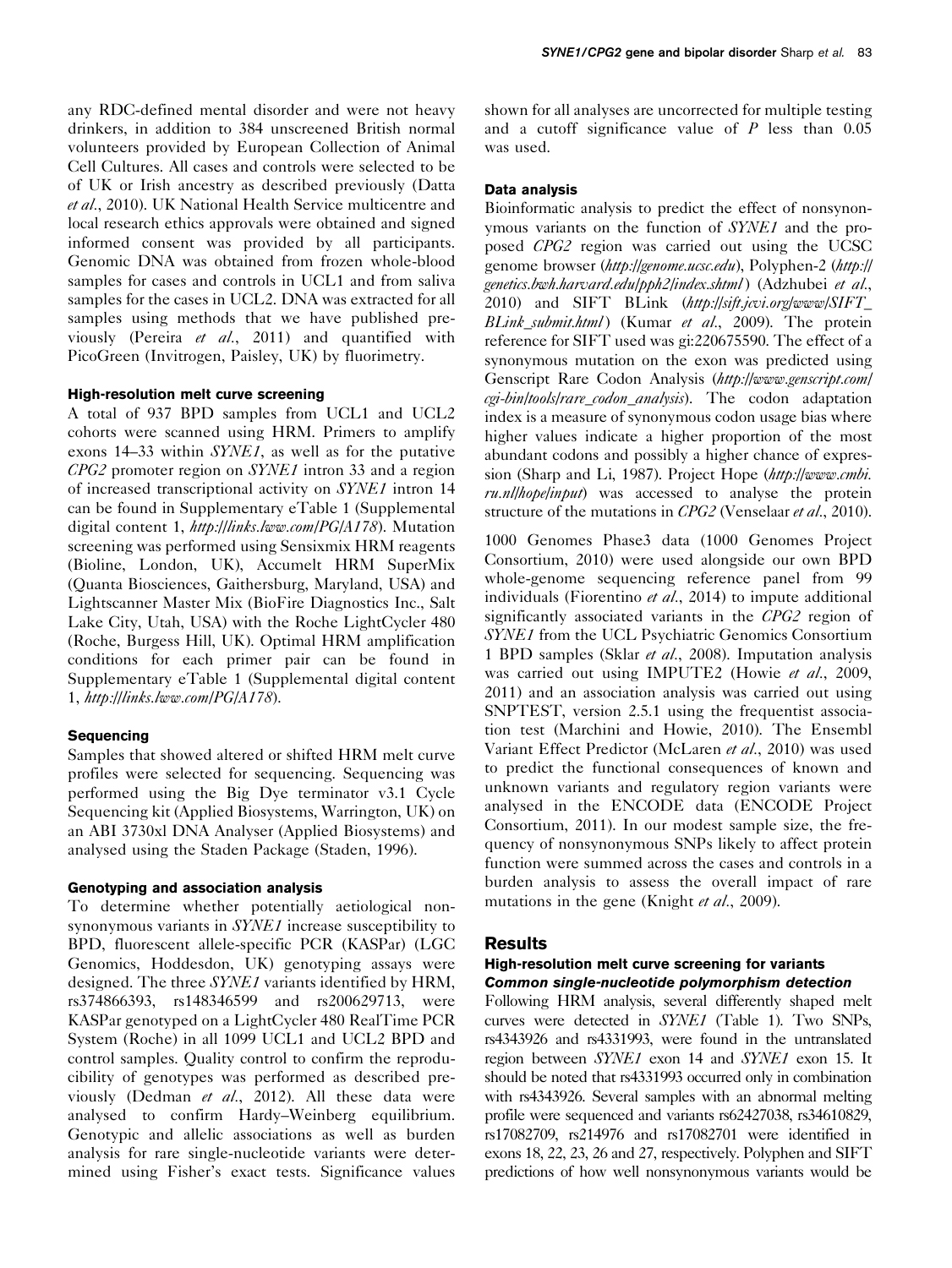<span id="page-3-0"></span>

| Variant ID <sup>a</sup> | Position Chr6 <sup>b</sup> | Base pair<br>change                                          | Amino acid<br>$change^c$ | Minor allele frequency | Genotype counts <sup>d</sup> | Predicted functional effects <sup>e</sup>                                                                     |
|-------------------------|----------------------------|--------------------------------------------------------------|--------------------------|------------------------|------------------------------|---------------------------------------------------------------------------------------------------------------|
| rs4343926               | 52 793 575                 | G∖<br>A                                                      |                          | 0.0059                 | GG 0, GA 11, AA 926          | ≸                                                                                                             |
| rs4331993               | 52793572                   | T > A                                                        |                          | 0.0016                 | AA 0, AT 3, TT 934           |                                                                                                               |
| rs62427038              | 52786447                   | $\Gamma > C$                                                 | ≨≨≨                      | 0.0032                 | CCO, CT6, TT931              | ≨≨                                                                                                            |
| rs149670417             | 52784602                   | $\overline{C}$                                               |                          | 0.0037                 | TT 0, TC 7, CC 930           | $\frac{1}{2}$                                                                                                 |
| rs374866393             | 52783949                   | 7<br>0                                                       | <b>T725M</b>             | 0.0005                 | T 0, CT 1, CC 936            | Tolerated/benign to both SYNE1 and CPG2 (SIFT and Polyphen)                                                   |
| rs34610829              | 52779933                   | ⊤<br>ن                                                       | R843C                    | 0.0053                 | T 0, TC 10, CC 927           | Tolerated to SYNE1 (SIFT); possibly damaging to SYNE1 (PolyPhen); damaging/deleterious to                     |
|                         |                            |                                                              |                          |                        |                              | CPG2 (PolyPhen, SIFT)                                                                                         |
| s17082709               | 52 777 095                 | A > C                                                        | <b>N9887</b>             | 0.0037                 | CC 0, CA 7, AA 930           | Benign to both SYNE1 and CPG2 (SIFT/PolyPhen)                                                                 |
| rs148346599             | 152774753                  | こへ                                                           | E999K                    | 0.0005                 | TT 0, CT 1, CC 936           | Tolerated to SYNE1 (SIFT); probably damaging to SYNE1 (Polyphen); probably damaging/                          |
|                         |                            |                                                              |                          |                        |                              | deleterious to CPG2 (PolyPhen, SIFT)                                                                          |
| \$214976                | 152772264                  | $\frac{C}{1}$                                                | V1035A                   | 0.0048                 | CC 0, CT 9, TT 928           | Tolerated/benign by SYNE1 (SIFT/PolyPhen); tolerated/benign by CPG2 (PolyPhen); deleterious to<br>CPG2 (SIFT) |
| rs17082701              | 52771849                   | $\begin{array}{c}\n\prec \sim \sim \end{array}$              | ≸                        | 0.0069                 | AA 0, AG 13, GG 924          | ≸                                                                                                             |
| rs200629713             | 152768615                  | $\frac{1}{2}$                                                | A1216V                   | 0.0005                 | TT 0, TC 1, CC 936           | Tolerated/benign by SYNE1 (SIFT); possibly damaging to both SYNE1 (PolyPhen) and CPG2<br>(PolyPhen, SIFT)     |
| rs138705766             | 152763258                  | $\mathsf{A} \geq \mathbb{G}$                                 | ≸                        | 0.0043                 | GG 0, GA 8, AA 929           | ≸                                                                                                             |
| NA, not available.      |                            | aSingle-nucleotide polymorphism reference identifier number. |                          |                        |                              |                                                                                                               |

"SIFT (Kumar *et al.,* 2009) and PolyPhen-2 (Adzhubei *et al.,* 2010) predict the possible impact of amino acid substitutions on the structure and function of spectrin repeat containing nuclear envelope protein-1 (nesprineSIFT ([Kumar](#page-6-0) et al., 2009) and PolyPhen-2 ([Adzhubei](#page-5-0) et al., 2010) predict the possible impact of amino acid substitutions on the structure and function of spectrin repeat containing nuclear envelope protein-1 (nesprin-1) and <sup>d</sup>Genotype counts from screening 937 bipolar disorder cases.<br>"SIFT (Kumar *et al.,* 2009) and PolyPhen-2 (Adzhubei *et al.,* 20 dGenotype counts from screening 937 bipolar disorder cases. candidate plasticity gene 2 (CPG2).

bNCBI37/hg19 human genome version.

hNCBI37/hg19 human genome version.

cNesprin-1, isoform 1 protein NCBI reference sequence, NP\_892006.3.

Nesprin-1, isoform 1 protein NCBI reference sequence, NP\_892006.3.

tolerated by the protein can be found in Table 1. We found the synonymous variants, rs149670417 and rs138705766, using HRM gene scanning of *SYNE1* exons 19 and 31, respectively, which induce an increase in the GC content from 46.23 to 46.09% and 57.74 to 58.26%, respectively (Genscript). Both variants lead to a minor decrease in the likelihood of the gene being expressed with a 0.01 reduction in the codon adaptation index from 0.66, where 1 represents 100% expression (Genscript).

It should be noted that two individuals were compound heterozygotes for rs62427038 and either rs149670417 or rs214976. Similarly, three individuals were compound heterozygotes for rs138705766 and rs17082701, whereas another individual carried mutant alleles for rs138705766, rs17082701 and rs4343926. Three individuals carried the variant alleles of rs4343926 as well as that of one of the following SNPs: rs17082709, rs17082701 or rs138705766. Therefore, nine patients are compound heterozygotes for rare variants in SYNE1/  $C\overline{P}G2$ , suggesting that there may be an additive effect of these base pair changes.

## Genotyping of rare nonsynonymous variants

HRM identified three rare nonsynonymous variants in the CPG2 region of SYNE1, which we genotyped in our case–control sample ([Table 2](#page-4-0)). In SYNE1 exon 20, one BPD sample harboured the missense mutation, rs374866393, where the methionine residue would be larger and more hydrophobic than the wild-type threonine, which could result in a loss of hydrogen bonds and may disrupt correct protein folding (Project Hope). In SYNE1 exon 25, HRM screening identified that one BPD patient carried the  $G$  > A nonsynonymous variant, rs148346599, leading to a change from glutamic acid to lysine. The glutamate residue is negatively charged, whereas lysine is a larger residue with a positive charge, which might lead to repulsion with other residues as well as to the repulsion of ligands (Project Hope). We identified a third nonsynonymous variant in SYNE1 exon 29, rs200629713, which leads to an alanine to valine amino acid change and predicted to increase the size of the residue (Project Hope). Burden analysis does not show a significant difference between the number of rare variants in BPD cases and controls (Fisher's exact test,  $P = 1.00, d.f. = 1, n = 5963.$ 

## Imputed tests of association in SYNE1 in bipolar affective disorder

Imputation analysis using IMPUTE2 and SNPTEST predicted that eight intronic or promoter regulatory region SNPs, located in both the SYNE1 and CPG2 transcripts, are significantly associated in the UCL BPD samples (Supplementary eTable 2, Supplemental digital content 2, <http://links.lww.com/PG/A179>). None of the imputed intronic or regulatory region variants were predicted to be in regions showing enrichment for the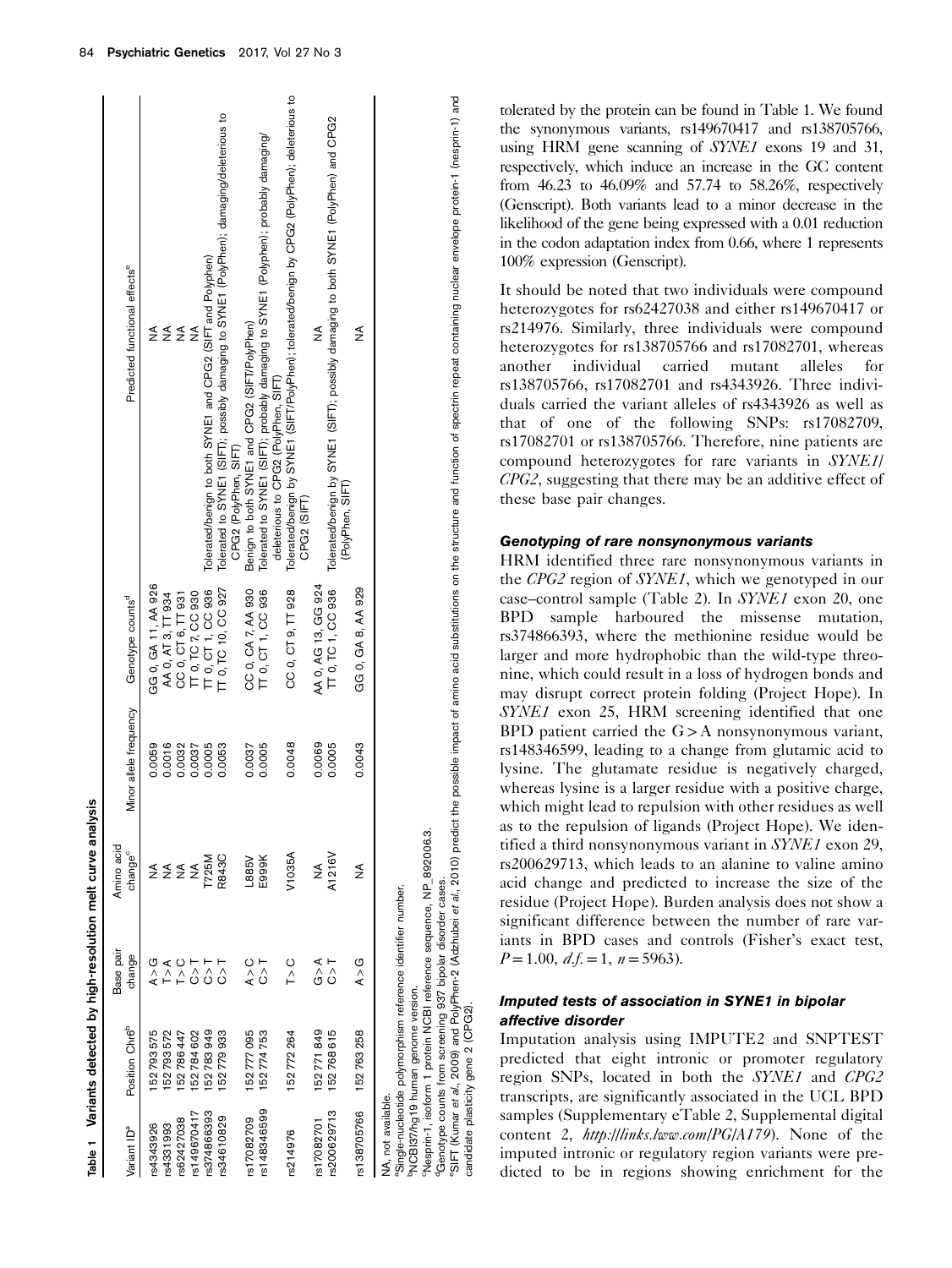| Variant ID <sup>a</sup> | Position Chr6 <sup>b</sup> | Base pair<br>change <sup>c</sup> | Amino acid<br>change | Bipolar disorder vs.<br>controls | N    | Minor allele<br>frequency | Genotype counts     | $P$ value <sup>d</sup> |
|-------------------------|----------------------------|----------------------------------|----------------------|----------------------------------|------|---------------------------|---------------------|------------------------|
| rs374866393             | 152 783 949                | C>1                              | T725M                | Case                             | 1069 | 0.0005                    | TT 0, CT 1, CC 1068 | 1.00 <sup>e</sup>      |
|                         |                            |                                  |                      | Control                          | 926  | 0                         | TT 0. CT 0. CC 926  |                        |
| rs148346599             | 152 774 753                | C > T                            | E999K                | Case                             | 1073 | 0.0014                    | TT 0, CT 3, CC 1070 | $0.71$ <sup>t</sup>    |
|                         |                            |                                  |                      | Control                          | 908  | 0.0022                    | TT 0, CT 4, CC 904  |                        |
| rs200629713             | 152768615                  | C > T                            | A1216V               | Case                             | 1069 | 0.0005                    | TT 0, CT 1, CC 1068 | 1.00 <sup>9</sup>      |
|                         |                            |                                  |                      | Control                          | 918  | 0.0005                    | TT 0. CT 1. CC 917  |                        |

<span id="page-4-0"></span>Table 2 Tests of association with SYNE1/CPG2 rare variants in University College London bipolar disorder samples relative to the controls

<sup>a</sup>Single-nucleotide polymorphism reference identifier number.

b NCBI37/hg19 human genome version.

c Nesprin-1, isoform 1 protein NCBI reference sequence, NP\_892006.3.

<sup>d</sup>P value, probability value determined with Fisher's exact test analysis.<br><sup>e</sup>rs374866393 Fisher's exact test (d f - 1 N - 1995)

 $e$ rs374866393 Fisher's exact test  $(d.f. = 1, N = 1995)$ .

<sup>f</sup>Chr6:15277475 Fisher's exact test  $(d.f. = 1, N = 1981)$ .

 $9$ rs200629713 Fisher's exact test (d.f. = 1, N = 1987).

H3K27Ac histone mark, which is the acetylation of lysine 27 of the H3 histone protein, often found near active regulatory elements (ENCODE) ([ENCODE Project](#page-5-0) [Consortium, 2011\)](#page-5-0).

## **Discussion**

We have screened exons 14–33 and the intronic regions 14 and 33 of SYNE1, overlapping the CPG2 transcript, using HRM in 937 BPD cases. Six synonymous and six nonsynonymous variants were identified. We genotyped three rare nonsynonymous variants in the UCL case–control sample of 2155 individuals, which were predicted to increase the size of the protein residue and may affect bending of the peptide chain. Unfortunately, we did not find a significant association between these three nonsynonymous variants in SYNE1 or CPG2 and BPD using burden analysis.

Nine samples carried more than one of the variants detected from scanning the SYNE1 gene. Thus, multiple variants may have a compound effect on protein function, similar to Parkin compound heterozygous mutations associated with Parkinson's disease ([Malek](#page-6-0) et al., 2016). To date, there is no replicated evidence that compound heterozygosity contributes towards BPD [\(Knight](#page-6-0) et al., [2009; Kember](#page-6-0) et al., 2015) or schizophrenia [\(Rees](#page-6-0) et al., [2015; Ruderfer](#page-6-0) et al., 2015). However, additive and interactive combinations of rare coding variants in the ABCA13 gene have been suggested to contribute towards the complex phenotypes of both BPD and schizophrenia [\(Knight](#page-6-0) et al., 2009). The compound heterozygous variants in SYNE1/CPG2 identified here reinforce the possibility of interactive effects of rare coding variants contributing significantly towards the aetiology of BPD.

Genetic variants in the SYNE1/CPG2 genes may impair CPG2 function or disrupt protein interaction in BPD patient carriers. Expression of the brain-specific SYNE1 splice variant, CPG2, was first discovered to be upregulated by kainite-induced seizures in the rat dentate gyrus [\(Nedivi](#page-6-0) et al., 1993). The CPG2 protein contains several spectrin repeats and coils. Proteins with similar motifs often play a role in the organization of protein complexes [\(Burkhard](#page-5-0) et al., 2001). The CPG2 protein localizes to the postsynaptic component of dendritic spines and shafts in human hippocampal neurons and regulates the rapid cycling of synaptic glutamate receptors by clathrin-mediated endocytosis [\(Loebrich](#page-6-0) et al., 2016). Interestingly, CPG2-knockdown reduces glutamate receptor internalization and membrane insertion, increases the number of postsynaptic clathrin-coated vesicles and decreases dendritic spine size [\(Cottrell](#page-5-0) et al., 2004). Synaptic glutamate receptor internalization in dendritic spines is dependent on F-actin physically binding to CPG2. Thus, CPG2 bound to F-actin functionally mediates postsynaptic endocytosis in the spine cytoskeleton necessary for vesicle uncoating ([Loebrich](#page-6-0) *et al.*, 2013). Furthermore, CPG2 appears to play a role in processes underlying long-term depression of neuronal synapses [\(Cottrell](#page-5-0) et al., 2004). Altered glutamate levels in plasma, serum, brain tissue and cerebrospinal fluid; disrupted glutamate receptor function ([Cherlyn](#page-5-0) *et al.*, 2010); and decreased N-methyl-D-aspartate receptor expression and cellular plasticity cascades ([McCullumsmith](#page-6-0) et al., [2007\)](#page-6-0) have been associated with BPD. It would be interesting to characterize the functional effects of the variants reported here on CPG2-mediated glutamatergic N-methyl-D-aspartate receptor signalling ([Cottrell](#page-5-0) et al., [2004\)](#page-5-0) and AMPAR surface expression ([Gong and de](#page-5-0) [Camilli, 2008](#page-5-0)).

In this study, we identified 12 genetic variants in SYNE1 and/or CPG2, which did not appear to play a significant role in susceptibility to BPD. However, imputation analysis of our whole-genome sequencing data identified eight SNPs that were associated significantly with BPD. The association between BPD and common variants in the SYNE1 gene warrants further investigation in a much larger sample. Further work is also necessary to characterize the functional effects of compound heterozygous rare variants on CPG2 and nesprin-1 proteins.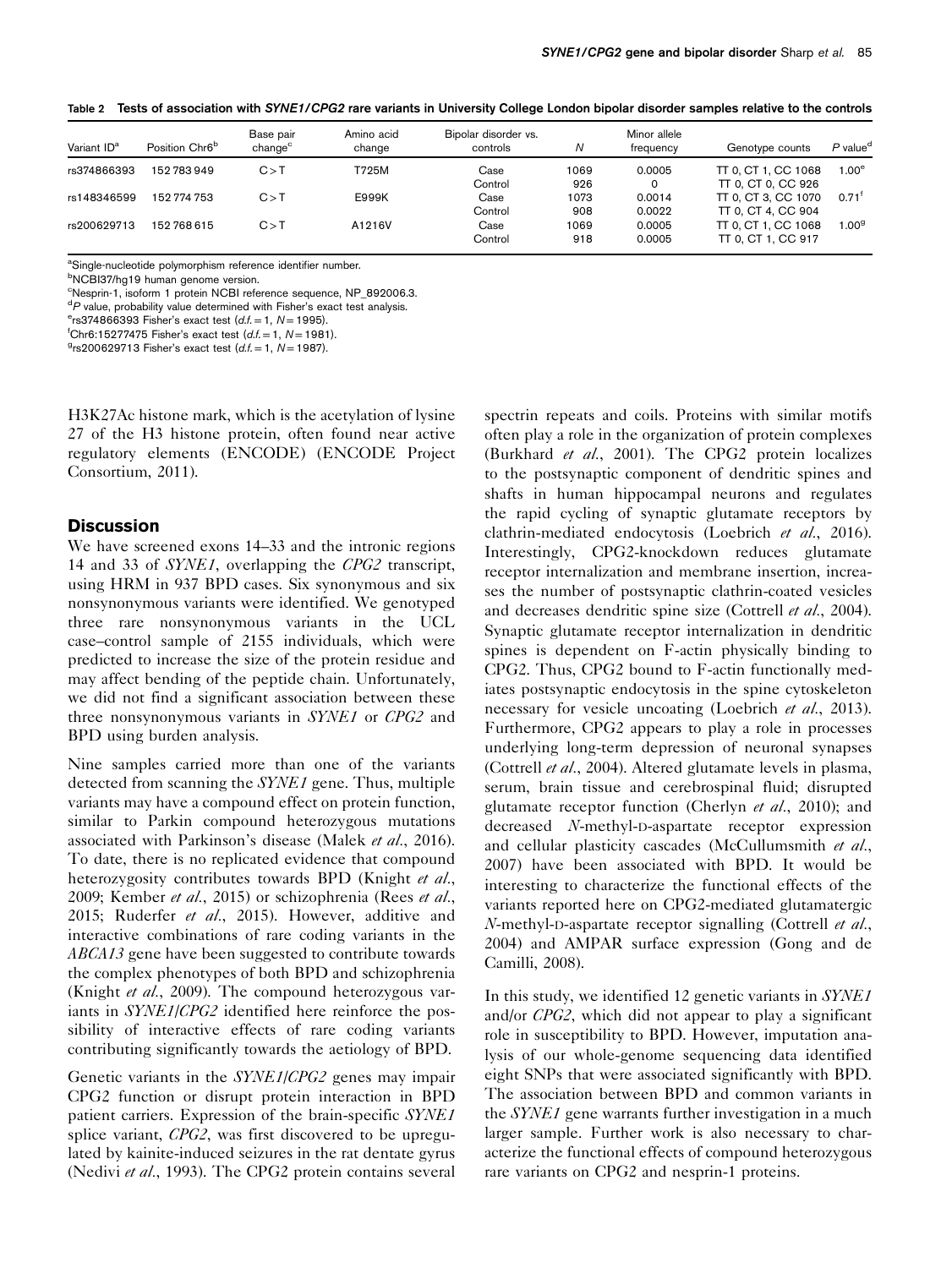#### <span id="page-5-0"></span>Acknowledgements

The authors thank Professor Hugh Gurling for his significant contribution to this paper as well as his support and mentorship to those involved in the research.

The research was funded by the Medical Research Council (MRC) and the Neuroscience Research Charitable Trust. The UCL clinical and control samples were collected with support from Bipolar UK (formerly the UK Manic Depression Fellowship), the Neuroscience Research Charitable Trust, the Central London NHS (National Health Service) Blood Transfusion Service, the Camden and Islington NHS Foundation Trust and a research lectureship from the Priory Hospitals. Genetic analysis was supported by UK MRC project grants G9623693N, G0500791, G0701007, G0801038 and G1000708. The Stanley Medical Research Institute and the Stanley Center for Psychiatric Research at the Broad Institute, Boston, funded the GWAS genotyping.

#### Conflicts of interest

There are no conflicts of interest.

#### References

- Adzhubei IA, Schmidt S, Peshkin L, Ramensky VE, Gerasimova A, Bork P, et al. (2010). A method and server for predicting damaging missense mutations. Nat Methods 7:248–249.
- Attali R, Warwar N, Israel A, Gurt I, McNally E, Puckelwartz M, et al. (2009). Mutation of SYNE-1, encoding an essential component of the nuclear lamina, is responsible for autosomal recessive arthrogryposis. Hum Mol Genet 18:3462–3469.
- Badner JA, Gershon ES (2002). Meta-analysis of whole-genome linkage scans of bipolar disorder and schizophrenia. Mol Psychiatry 7:405–411.
- Barnett JH, Smoller JW (2009). The genetics of bipolar disorder. Neuroscience 164:331–343.
- Burkhard P, Stetefeld J, Strelkov SV (2001). Coiled coils: a highly versatile protein folding motif. Trends Cell Biol 11:82–88.
- Burmeister M, McInnis MG, Zollner S (2008). Psychiatric genetics: progress amid controversy. Nat Rev Genet 9:527–540.
- Buttenschon HN, Foldager L, Flint TJ, Olsen IM, Deleuran T, Nyegaard M, et al. (2010). Support for a bipolar affective disorder susceptibility locus on chromosome 12q24.3. Psychiatr Genet 20:93–101.
- Ceulemans S, de Zutter S, Heyrman L, Norrback KF, Nordin A, Nilsson LG, et al. (2011). Evidence for the involvement of the glucocorticoid receptor gene in bipolar disorder in an isolated northern Swedish population. Bipolar Disord 13:614–623.
- Chen DT, Jiang X, Akula N, Shugart YY, Wendland JR, Steele CJ, et al. (2011). Genome-wide association study meta-analysis of European and Asianancestry samples identifies three novel loci associated with bipolar disorder. Mol Psychiatry 18:195–205.
- Cherlyn SY, Woon PS, Liu JJ, Ong WY, Tsai GC, Sim K (2010). Genetic association studies of glutamate, GABA and related genes in schizophrenia and bipolar disorder: a decade of advance. Neurosci Biobehav Rev 34:958–977.
- Cichon S, Muhleisen TW, Degenhardt FA, Mattheisen M, Miro X, Strohmaier J, et al. (2011). Genome-wide association study identifies genetic variation in neurocan as a susceptibility factor for bipolar disorder. Am J Hum Genet 88:372–381.
- Cottrell JR, Borok E, Horvath TL, Nedivi E (2004). CPG2: a brain- and synapsespecific protein that regulates the endocytosis of glutamate receptors. Neuron 44:677–690.
- Craddock N, Forty L (2006). Genetics of affective (mood) disorders. Eur J Hum Genet 14:660–668.
- Craddock N, O'Donovan MC, Owen MJ (2005). The genetics of schizophrenia and bipolar disorder: dissecting psychosis. J Med Genet 42:193–204.
- Cross-Disorder Group of the Psychiatric Genomics Consortium (2013). Identification of risk loci with shared effects on five major psychiatric disorders: a genome-wide analysis. Lancet 381:1371–1379.
- Datta SR, McQuillin A, Rizig M, Blaveri E, Thirumalai S, Kalsi G, et al. (2010). A threonine to isoleucine missense mutation in the pericentriolar material 1 gene is strongly associated with schizophrenia. Mol Psychiatry 15:615–628.
- Dedman A, McQuillin A, Kandaswamy R, Sharp S, Anjorin A, Gurling H (2012). Sequencing of the ANKYRIN 3 gene (ANK3) encoding ankyrin G in bipolar disorder reveals a non-conservative amino acid change in a short isoform of ankyrin G. Am J Med Genet B Neuropsychiatr Genet 159B:328-335.
- Devarajan P, Stabach PR, Mann AS, Ardito T, Kashgarian M, Morrow JS (1996). Identification of a small cytoplasmic ankyrin (AnkG119) in the kidney and muscle that binds beta I sigma spectrin and associates with the Golgi apparatus. J Cell Biol 133:819–830.
- Dizier MH, Etain B, Lajnef M, Lathrop M, Grozeva D, Craddock N, et al. (2012). Genetic heterogeneity according to age at onset in bipolar disorder: a combined positional cloning and candidate gene approach. Am J Med Genet B Neuropsychiatr Genet 159B:653–659.
- Djurovic S, Gustafsson O, Mattingsdal M, Athanasiu L, Bjella T, Tesli M, et al. (2010). A genome-wide association study of bipolar disorder in Norwegian individuals, followed by replication in Icelandic sample. J Affect Disord 126:312–316.
- Dupre N, Gros-Louis F, Bouchard JP, Noreau A, Rouleau GA (1993). SYNE1-related autosomal recessive cerebellar ataxia. In: Pagon RA, Adam MP, Ardinger HH, Wallace SE, Amemiya A, Bean LJH, Bird TD, Dolan CR, Fong CT, Smith RJH, Stephens K, editors. GeneReviews(R). Seattle, WA: University of Washington. Available at: [http://www.ncbi.nlm.nih.](https://www.ncbi.nlm.nih.gov/books/NBK1379/) [gov/books/NBK1379/.](https://www.ncbi.nlm.nih.gov/books/NBK1379/)
- ENCODE Project Consortium (2011). A user's guide to the encyclopedia of DNA elements (ENCODE). PLoS Biol 9:e1001046.
- Erk S, Meyer-Lindenberg A, Linden DE, Lancaster T, Mohnke S, Grimm O, et al. (2014). Replication of brain function effects of a genome-wide supported psychiatric risk variant in the CACNA1C gene and new multi-locus effects. NeuroImage 94:147–154.
- Ferreira MA, O'Donovan MC, Meng YA, Jones IR, Ruderfer DM, Jones L, et al. (2008). Collaborative genome-wide association analysis supports a role for ANK3 and CACNA1C in bipolar disorder. Nat Genet 40:1056–1058.
- Fiorentino A, O'Brien NL, Locke DP, McQuillin A, Jarram A, Anjorin A, et al. (2014). Analysis of ANK3 and CACNA1C variants identified in bipolar disorder whole genome sequence data. Bipolar Disord 16:583–591.
- 1000 Genomes Project Consortium (2010). A map of human genome variation from population-scale sequencing. Nature 467:1061–1073.
- Gong LW, de Camilli P (2008). Regulation of postsynaptic AMPA responses by synaptojanin 1. Proc Natl Acad Sci USA 105:17561-17566.
- Gonzalez S, Xu C, Ramirez M, Zavala J, Armas R, Contreras SA, et al. (2013). Suggestive evidence for association between L-type voltage-gated calcium channel (CACNA1C) gene haplotypes and bipolar disorder in Latinos: a family-based association study. Bipolar Disord 15:206–214.
- Gonzalez S, Camarillo C, Rodriguez M, Ramirez M, Zavala J, Armas R, et al. (2014). A genome-wide linkage scan of bipolar disorder in Latino families identifies susceptibility loci at 8q24 and 14q32. Am J Med Genet B Neuropsychiatr Genet 165B:479–491.
- Gough LL, Fan J, Chu S, Winnick S, Beck KA (2003). Golgi localization of Syne-1. Mol Biol Cell 14:2410–2424.
- Green EK, Grozeva D, Forty L, Gordon-Smith K, Russell E, Farmer A, et al. (2013a). Association at SYNE1 in both bipolar disorder and recurrent major depression. Mol Psychiatry 18:614–617.
- Green EK, Hamshere M, Forty L, Gordon-Smith K, Fraser C, Russell E, et al. (2013b). Replication of bipolar disorder susceptibility alleles and identification of two novel genome-wide significant associations in a new bipolar disorder case-control sample. Mol Psychiatry 18:1302–1307.
- Greenwood TA, Nievergelt CM, Sadovnick AD, Remick RA, Keck PE Jr, McElroy SL, et al. (2012). Further evidence for linkage of bipolar disorder to chromosomes 6 and 17 in a new independent pedigree series. Bipolar Disord 14:71–79.
- Gros-Louis F, Dupre N, Dion P, Fox MA, Laurent S, Verreault S, et al. (2007). Mutations in SYNE1 lead to a newly discovered form of autosomal recessive cerebellar ataxia. Nat Genet 39:80–85.
- Hamshere ML, Bennett P, Williams N, Segurado R, Cardno A, Norton N, et al. (2005). Genomewide linkage scan in schizoaffective disorder: significant evidence for linkage at 1q42 close to DISC1, and suggestive evidence at 22q11 and 19p13. Arch Gen Psychiatry 62:1081–1088.
- Hou L, Bergen SE, Akula N, Song J, Hultman CM, Landen M, et al. (2016). Genome-wide association study of 40 000 individuals identifies two novel loci associated with bipolar disorder. Hum Mol Genet 25:3383–3394.
- Howie BN, Donnelly P, Marchini J (2009). A flexible and accurate genotype imputation method for the next generation of genome-wide association studies. PLoS Genet 5:e1000529.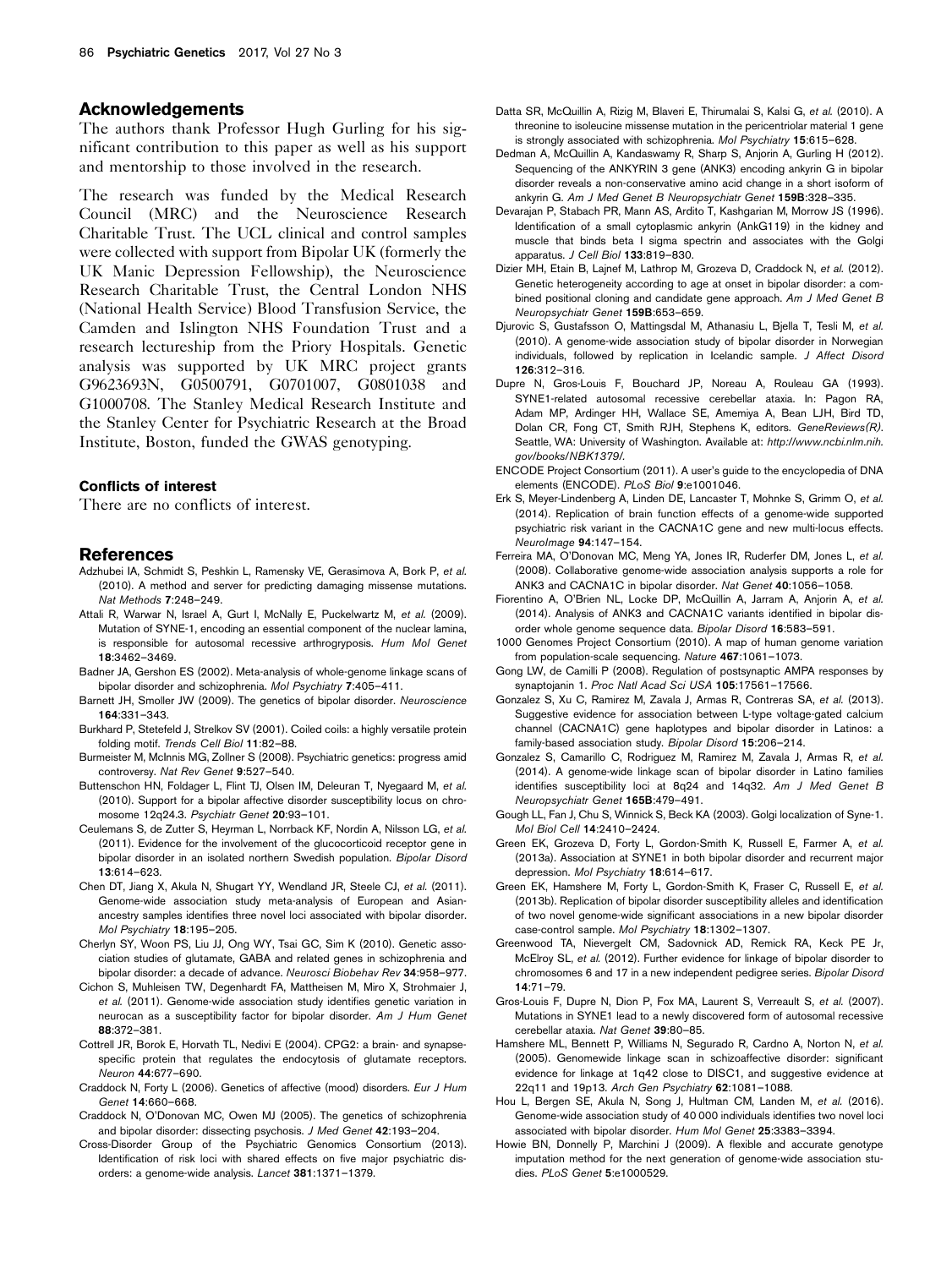- <span id="page-6-0"></span>Howie B, Marchini J, Stephens M (2011). Genotype imputation with thousands of genomes. G3 (Bethesda) 1:457–470.
- International HapMap Consortium (2003). The International HapMap Project. Nature 426:789–796.
- Kember RL, Georgi B, Bailey-Wilson JE, Stambolian D, Paul SM, Bucan M (2015). Copy number variants encompassing Mendelian disease genes in a large multigenerational family segregating bipolar disorder. BMC Genet 16:27.
- Kendler KS, Pedersen NL, Farahmand BY, Persson PG (1996). The treated incidence of psychotic and affective illness in twins compared with population expectation: a study in the Swedish Twin and Psychiatric Registries. Psychol Med 26:1135–1144.
- Kieseppa T, Partonen T, Haukka J, Kaprio J, Lonnqvist J (2004). High concordance of bipolar I disorder in a nationwide sample of twins. Am J Psychiatry 161:1814–1821.
- Knight HM, Pickard BS, Maclean A, Malloy MP, Soares DC, McRae AF. et al. (2009). A cytogenetic abnormality and rare coding variants identify ABCA13 as a candidate gene in schizophrenia, bipolar disorder, and depression. Am J Hum Genet 85:833–846.
- Kumar P, Henikoff S, Ng PC (2009). Predicting the effects of coding nonsynonymous variants on protein function using the SIFT algorithm. Nat Protoc 4:1073–1081.
- Lambert D, Middle F, Hamshere ML, Segurado R, Raybould R, Corvin A, et al. (2005). Stage 2 of the Wellcome Trust UK-Irish bipolar affective disorder sibling-pair genome screen: evidence for linkage on chromosomes 6q16–q21, 4q12–q21, 9p21, 10p14–p12 and 18q22. Mol Psychiatry 10:831–841.
- Lencz T, Guha S, Liu C, Rosenfeld J, Mukherjee S, deRosse P, et al. (2013). Genome-wide association study implicates NDST3 in schizophrenia and bipolar disorder. Nat Commun 4:2739.
- Lett TA, Zai CC, Tiwari AK, Shaikh SA, Likhodi O, Kennedy JL, Muller DJ (2011). ANK3, CACNA1C and ZNF804A gene variants in bipolar disorders and psychosis subphenotype. World J Biol Psychiatry 12:392–397.
- Lindholm E, Ekholm B, Shaw S, Jalonen P, Johansson G, Pettersson U, et al. (2001). A schizophrenia-susceptibility locus at 6q25, in one of the world's largest reported pedigrees. Am J Hum Genet 69:96-105.
- Liu Y, Blackwood DH, Caesar S, de Geus EJ, Farmer A, Ferreira MA, et al. (2011). Meta-analysis of genome-wide association data of bipolar disorder and major depressive disorder. Mol Psychiatry 16:2–4.
- Loebrich S, Djukic B, Tong ZJ, Cottrell JR, Turrigiano GG, Nedivi E (2013). Regulation of glutamate receptor internalization by the spine cytoskeleton is mediated by its PKA-dependent association with CPG2. Proc Natl Acad Sci USA 110:E4548–E4556.
- Loebrich S, Rathje M, Hager E, Ataman B, Harmin DA, Greenberg ME, Nedivi E (2016). Genomic mapping and cellular expression of human CPG2 transcripts in the SYNE1 gene. Mol Cell Neurosci 71:46-55.
- Lotan A, Fenckova M, Bralten J, Alttoa A, Dixson L, Williams RW, van der Voet M (2014). Neuroinformatic analyses of common and distinct genetic components associated with major neuropsychiatric disorders. Front Neurosci 8:331.
- Lydall GJ, Bass NJ, McQuillin A, Lawrence J, Anjorin A, Kandaswamy R, et al. (2011). Confirmation of prior evidence of genetic susceptibility to alcoholism in a genome-wide association study of comorbid alcoholism and bipolar disorder. Psychiatr Genet 21:294–306.
- Malek N, Swallow DM, Grosset KA, Lawton MA, Smith CR, Bajaj NP, et al. (2016). Olfaction in Parkin single and compound heterozygotes in a cohort of young onset Parkinson's disease patients. Acta Neurol Scand 134:271–276.
- Marchini J, Howie B (2010). Genotype imputation for genome-wide association studies. Nat Rev Genet 11:499–511.
- McCullumsmith RE, Kristiansen LV, Beneyto M, Scarr E, Dean B, Meador-Woodruff JH (2007). Decreased NR1, NR2A, and SAP102 transcript expression in the hippocampus in bipolar disorder. Brain Res 1127:108–118.
- McGuffin P, Farmer A, Harvey I (1991). A polydiagnostic application of operational criteria in studies of psychotic illness. Development and reliability of the OPCRIT system. Arch Gen Psychiatry 48:764–770.
- McGuffin P, Rijsdijk F, Andrew M, Sham P, Katz R, Cardno A (2003). The heritability of bipolar affective disorder and the genetic relationship to unipolar depression. Arch Gen Psychiatry 60:497–502.
- McLaren W, Pritchard B, Rios D, Chen Y, Flicek P, Cunningham F (2010). Deriving the consequences of genomic variants with the Ensembl API and SNP Effect Predictor. BMC bioinformatics 26:2069–2070.
- McQueen MB, Devlin B, Faraone SV, Nimgaonkar VL, Sklar P, Smoller JW, et al. (2005). Combined analysis from eleven linkage studies of bipolar disorder provides strong evidence of susceptibility loci on chromosomes 6q and 8q. Am J Hum Genet 77:582–595.
- Merikangas KR, Jin R, He JP, Kessler RC, Lee S, Sampson NA, et al. (2011). Prevalence and correlates of bipolar spectrum disorder in the world mental health survey initiative. Arch Gen Psychiatry 68:241-251.
- Muhleisen TW, Leber M, Schulze TG, Strohmaier J, Degenhardt F, Treutlein J, et al. (2014). Genome-wide association study reveals two new risk loci for bipolar disorder. Nat Commun 5:3339.
- Nedivi E, Hevroni D, Naot D, Israeli D, Citri Y (1993). Numerous candidate plasticity-related genes revealed by differential cDNA cloning. Nature 363:718–722.
- Nedivi E, Fieldust S, Theill LE, Hevron D (1996). A set of genes expressed in response to light in the adult cerebral cortex and regulated during development. Proc Natl Acad Sci USA 93:2048-2053.
- Pereira AC, McQuillin A, Puri V, Anjorin A, Bass N, Kandaswamy R, et al. (2011). Genetic association and sequencing of the insulin-like growth factor 1 gene in bipolar affective disorder. Am J Med Genet B Neuropsychiatr Genet 156:177–187.
- Philippe A, Martinez M, Guilloud-Bataille M, Gillberg C, Rastam M, Sponheim E, et al. (1999). Genome-wide scan for autism susceptibility genes. Paris Autism Research International Sibpair Study. Hum Mol Genet 8:805–812.
- Psychiatric GWAS Consortium Bipolar Disorder Working Group (2011). Largescale genome-wide association analysis of bipolar disorder identifies a new susceptibility locus near ODZ4. Nat Genet 43:977–983.
- Rees E, Kirov G, Walters JT, Richards AL, Howrigan D, Kavanagh DH, et al. (2015). Analysis of exome sequence in 604 trios for recessive genotypes in schizophrenia. Transl Psychiatry 5:e607.
- Ruderfer DM, Lim ET, Genovese G, Moran JL, Hultman CM, Sullivan PF, et al. (2015). No evidence for rare recessive and compound heterozygous disruptive variants in schizophrenia. Eur J Hum Genet 23:555–557.
- Schulze TG, Detera-Wadleigh SD, Akula N, Gupta A, Kassem L, Steele J, et al. (2009). Two variants in Ankyrin 3 (ANK3) are independent genetic risk factors for bipolar disorder. Mol Psychiatry 14:487–491.
- Scott LJ, Muglia P, Kong XQ, Guan W, Flickinger M, Upmanyu R, et al. (2009). Genome-wide association and meta-analysis of bipolar disorder in individuals of European ancestry. Proc Natl Acad Sci USA 106:7501-7506
- Segurado R, Detera-Wadleigh SD, Levinson DF, Lewis CM, Gill M, Nurnberger JI Jr, et al. (2003). Genome scan meta-analysis of schizophrenia and bipolar disorder, part III: bipolar disorder. Am J Hum Genet 73:49-62.
- Seifuddin F, Mahon PB, Judy J, Pirooznia M, Jancic D, Taylor J, et al. (2012). Metaanalysis of genetic association studies on bipolar disorder. Am J Med Genet B Neuropsychiatr Genet 159B:508–518.
- Seifuddin F, Pirooznia M, Judy JT, Goes FS, Potash JB, Zandi PP (2013). Systematic review of genome-wide gene expression studies of bipolar disorder. BMC psychiatry 13:213.
- Sharp PM, Li WH (1987). The codon Adaptation Index a measure of directional synonymous codon usage bias, and its potential applications. Nucleic Acids Res 15:1281–1295.
- Shinozaki G, Potash JB (2014). New developments in the genetics of bipolar disorder. Curr Psychiatry Rep 16:493.
- Sklar P, Smoller JW, Fan J, Ferreira MA, Perlis RH, Chambert K, et al. (2008). Whole-genome association study of bipolar disorder. Mol Psychiatry 13:558–569.
- Sklar P, Ripke S, Scott LJ, Andreassen OA, Cichon S, Craddock N, et al. (2011). Large-scale genome-wide association analysis of bipolar disorder identifies a new susceptibility locus near ODZ4. Nat Genet 43:977–983.
- Smith EN, Bloss CS, Badner JA, Barrett T, Belmonte PL, Berrettini W, et al. (2009). Genome-wide association study of bipolar disorder in European American and African American individuals. Mol Psychiatry 14:755–763.
- Song W, Li W, Noltner K, Yan J, Green E, Grozeva D, et al. (2010). Identification of high risk DISC1 protein structural variants in patients with bipolar spectrum disorder. Neurosci Lett 486:136-140.

Spitzer R, Endicott J (1977). The schedule for affective disorder and schizophrenia, lifetime version. New York, NY: New York State Psychiatric Institute.

- Spitzer RL, Andreasen NC, Endicott J (1978). Schizophrenia and other psychotic disorders in DSM-III. Schizophr Bull 4:489–510.
- Staden R (1996). The Staden sequence analysis package. Mol Biotechnol 5:233–241.
- Takata A, Kim SH, Ozaki N, Iwata N, Kunugi H, Inada T, et al. (2011). Association of ANK3 with bipolar disorder confirmed in East Asia. Am J Med Genet B Neuropsychiatr Genet 156B:312–315.
- Tesli M, Koefoed P, Athanasiu L, Mattingsdal M, Gustafsson O, Agartz I, et al. (2011). Association analysis of ANK3 gene variants in nordic bipolar disorder and schizophrenia case–control samples. Am J Med Genet B Neuropsychiatr Genet 156B:969–974.